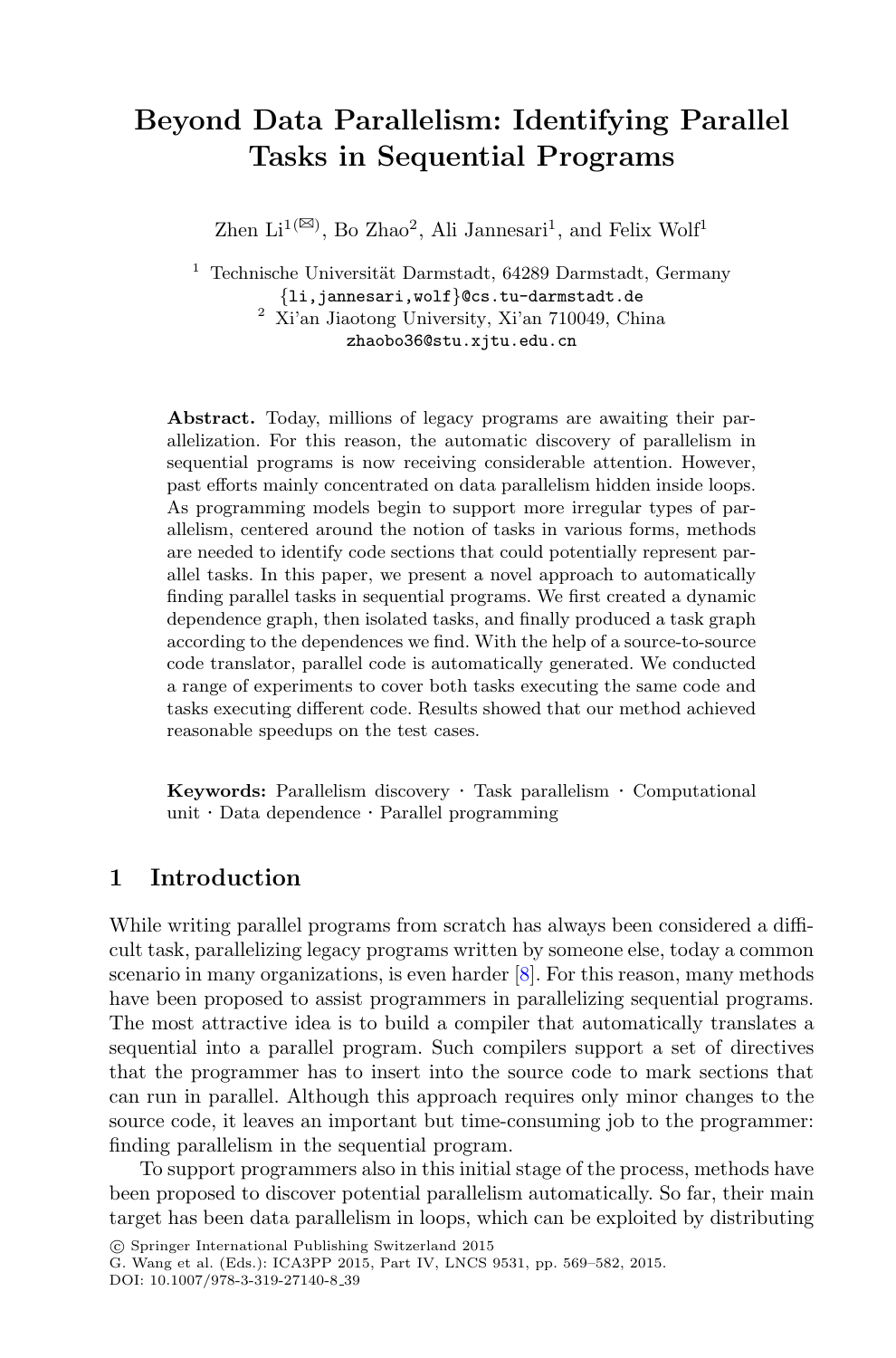iterations of a loop among multiple threads. However, as more programming models such as OpenMP and Intel TBB [\[18\]](#page-13-0) aim at task-based parallelism, this original focus of parallelism discovery becomes too narrow. In contrast to loopbased data parallelism, task parallelism does not require that every thread to execute the same code. Tasking can exploit parallelism between arbitrary code sections, including parallelism within individual iterations of a loop or between different loops.

In this paper, we present an approach to the detection of parallel tasks in sequential programs. As the first step, we run our data-dependence profiler [\[14](#page-13-1)] to extract the dynamic data-dependence graph. This graph is then transformed into another graph, whose edges represent only true data dependences and whose nodes are small pieces of computation without any noteworthy internal parallelism. We call these nodes *computational units* (CUs) and we call the graph *CU graph*. Then we search the graph for *strongly connected components* (SCCs) and *chains*, we merge the CUs they contain, and label them as potential tasks. Finally, we feed the generated task graph to a code transformation component that can transform serial  $C/C++$  code into Intel TBB [\[18\]](#page-13-0) parallel code. The code transformation component then translates the sequential source code into equivalent parallel code using TBB flow graph template.

The remainder of the paper is structured as follows. In the next section, we review related work and highlight the differences to our own. In Sect. [3,](#page-2-0) we explain our approach in more detail. Evaluation results and case studies are presented in Sect. [4.](#page-8-0) Finally, Sect. [5](#page-11-0) summarizes our paper and discusses possible improvements.

# **2 Related Work**

Methods for assisting parallelization mainly fall into one of two not necessarily disjoint categories. Methods in the first category focus primarily on data dependence analysis to find parallelism, whereas methods in the second category put more emphasis on the runtime system as their primary vehicle of parallelization.

*Dynamic Dependence Analysis.* After purely static approaches including auto-parallelizing compilers had turned out to be too conservative for the parallelization of general-purpose programs, a range of predominantly dynamic approaches emerged. As a common characteristic, all of them capture dynamic dependence to asses the degree of potential parallelism. Using dependence information, Kremlin [\[6\]](#page-12-1) determines the length of the critical path in a given code region. Based on this knowledge, it calculates a metric called self-parallelism, which quantifies the parallelism of a code region. Finally, Kremlin reports selfparallelism for each region, in the same way as an ordinary performance profiler such as gprof would report the time. Alchemist [\[20\]](#page-13-2) is centered around the notion of futures, treating predefined constructs as candidates for asynchronous execution. It profiles the dependence distance (the number of instructions between the source and sink of a dependence) to estimate the effectiveness of parallelizing a certain construct. AutoFutures [\[15\]](#page-13-3) adopts a similar idea, but goes one step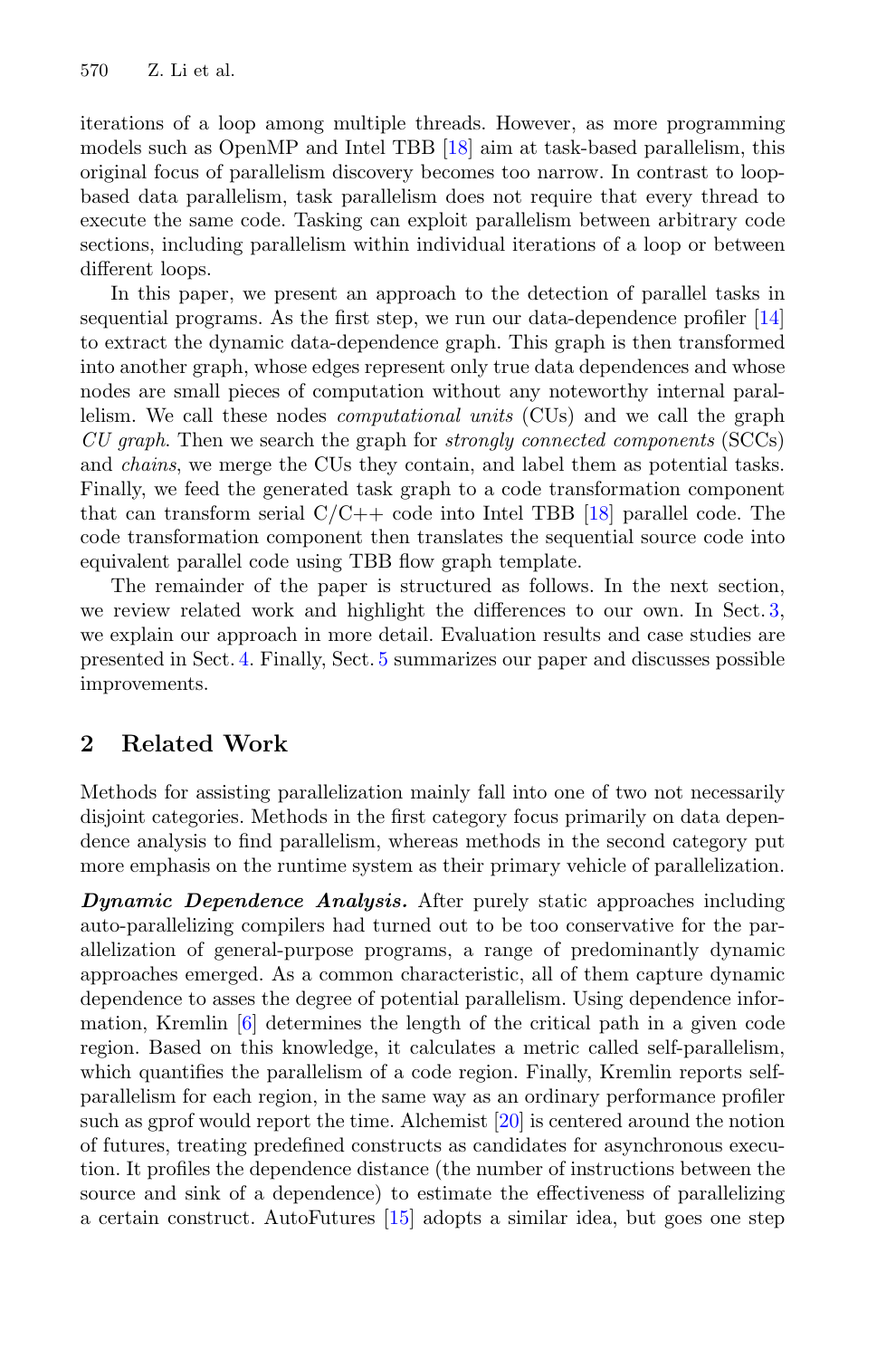further in that it automatically transforms the code. However, it seems to be still at a preliminary stage with negative speedup results reported for some of the test programs. Previous work [\[5](#page-12-2)] identified task parallelism in C applications for multiprocessor System-on-Chip (MPSoC) platforms based on the notion of a coupled block, which is a group of statements tightly coupled by dependences. A coupled block is treated as a task.

All of the approaches mentioned above discover parallelism from massive raw data dependences without respecting computation patterns. They overlook the truth that the computation of a task usually does not contain any noteworthy parallelism inside, and the set of variables used for communication among tasks usually does not overlap with the set of variables used for computations.

Other approaches primarily concentrate on the efficiency of profiling dependences. Parwiz [\[10\]](#page-13-4) is an optimized data-dependence profiler that attaches the dependences it finds to the nodes of an execution tree (i.e., a generalized call tree that also includes basic blocks) that it maintains. Based on this execution tree, it can identify DOALL [\[9\]](#page-13-5) loops in sequential programs. Prospector [\[11\]](#page-13-6) is a parallelism-discovery tool based on the memory-efficient data dependence profiler SD3 [\[12](#page-13-7)]. It tells whether a loop can be parallelized and provides a detailed dependence analysis of the loop body.

*Scheduling.* Runtime scheduling frameworks are another way of adding parallelism to sequential programs. DSWP [\[16\]](#page-13-8) and DOMORE [\[2\]](#page-12-3) target DOACROSS [\[9\]](#page-13-5) loops, scheduling their iterations in a pipeline style according to previously identified (static) dependences. Anantpur and Govindarajan [\[7](#page-12-4)] profile cross-iteration dependences for DOACROSS loops and try to accelerate their execution using GPUs. Ye and Chen [\[19](#page-13-9)] profile data dependences on the superblock level. Using a meta-reorder buffer to measure and exploit the available parallelism, superblocks are dynamically analyzed, reordered, and dispatched, respecting data dependences.

Generally, scheduling techniques incur a non-negligible fixed overhead, which changes very little if the number of data dependences in the program varies. Moreover, most scheduling approaches focus solely on DOACROSS loops, missing the potential parallelism outside such loops. While scheduling approaches do not require any effort on the part of the programmer, the above limitations often render the speedup they can achieve inferior to manual parallelization.

# <span id="page-2-0"></span>**3 Approach**

Our approach consists of the following steps. First, we profile the target program to extract the dynamic data-dependence graph. This graph then undergoes two transformations aimed at isolating tasks and dependences between them. During both transformations, nodes are merged to simplify the graph structure. At the end, some nodes may emerge as independent or dependent tasks. Finally, we submit the generated task graph to a code transformation component that transforms serial C/C++ code into Intel TBB parallel code.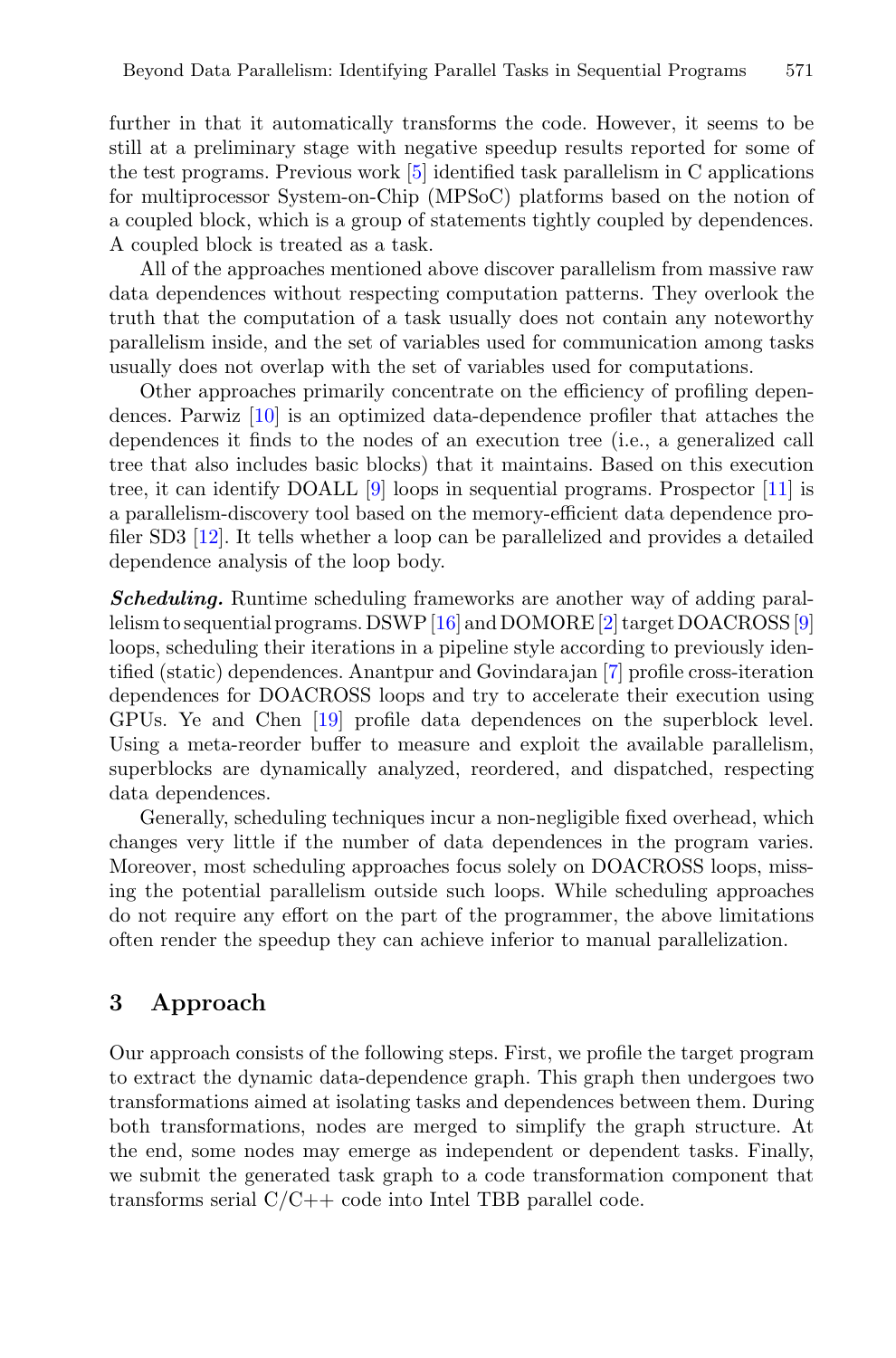

<span id="page-3-0"></span>**Fig. 1.** Data-dependence graph and control-structure boundaries produced by DiscoPoP. Vertices are source lines and edges are data dependences.

#### **3.1 Extracting Data Dependences**

To generate the data-dependence graph, we use an efficient dynamic dependence profiler [\[14\]](#page-13-1). The nodes of the graph are source-code lines and the edges are data dependences between them. Figure [1](#page-3-0) shows the profiler's output for a sample code section. The output also includes control-structure boundaries and the names of variables involved in dependences. Of course, relying on dynamic dependences makes our approach input-sensitive. However, the effects of the input sensitivity can be ameliorated by (i) running the target program with a range of inputs and merge the outputs (ii) letting the user specify a representative input that covers the typical execution flow.

#### **3.2 Identifying Computational Units**

The first transformation of the dependence graph isolates small pieces of code without any noteworthy internal parallelism, which we call *computational units* (CUs). A CU is built for a collection of instructions following the *read-compute-write* pattern: a set of variables is read by a collection of instructions and used to perform computation, then the result is written back to another set of variables. We call the two sets *read set* and *write set*, respectively. The two sets do not have to be disjoint. The load instructions reading variables in the read set form *read phase* of the CU, and the store instructions writing variables in the write set form *write phase* of the CU.

We define a CU by read-compute-write pattern because in practice, tasks communicate with one another by reading and writing values to variables that are global to them. Thus, we require the variables in a CU's read set and write set to be global to the CU, and the variables used in a CU's computation should be local. To distinguish variables that are global to a code section, we analyze variable scope information, which is available in any ordinary compiler. Note that the global variables in read set and write set do not have to be global to the whole program. They can be variables that are local to an encapsulating code section, but global to the target code section.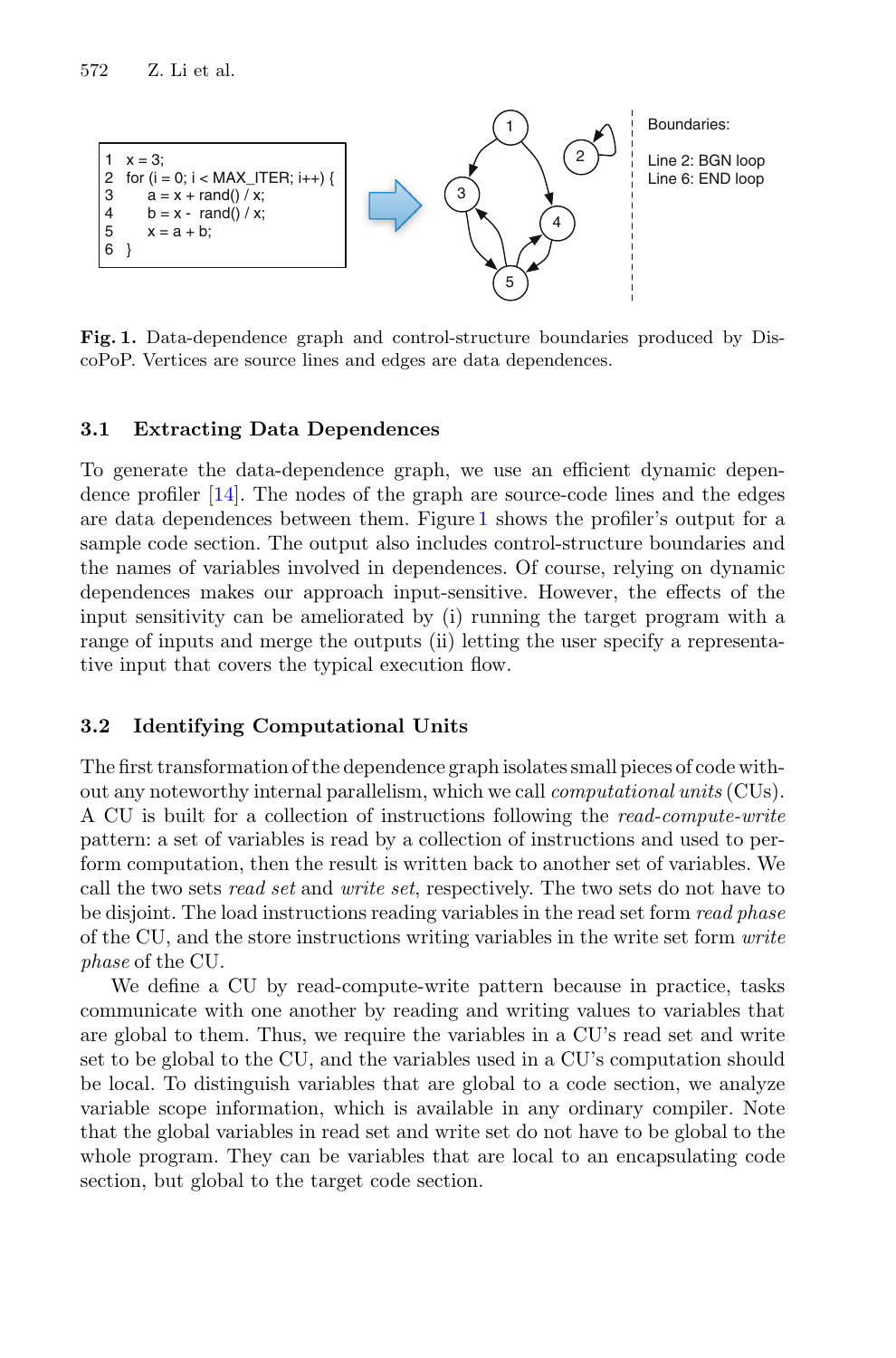#### **Algorithm 1.** Algorithm of building CUs (pseudocode).

```
1 for each region R in the program do
2 globalVars = variables that are global to R
3 isCautious = true
4 for each variable v in globalVars do
5 if v is read then
\mathbf{6} | | readSet += \mathbf{v}7 for each instruction Irv reads v do
8 | | | | readPhase += Irv
9 end
10 end
11 if v is written then
12 | writeSet +=v13 for each instruction Iwv writes v do
14 writePhase += Iwv
15 end
16 end
17 end
18 for each instruction Ir in readPhase do
19 for each instruction Iw in writePhase do
20 if Ir happens after Iw then
21 | | isCautious = false
22 | | | break
23 end
24 end
25 end
26 if isCautious then
27 \vert cu = new computational unit
28 cu.scope = R
29 cu.readSet = readSet
30 cu.writeSet = writeSet
31 cu.readPhase = readPhase
32 cu.writePhase = writePhase
33 cu.computationPhase =
34 (instructions in R) - (readPhase + writePhase)
35 end
36 end
```
We further require that the load and store instructions in read phase and write phase are *cautious* [\[17\]](#page-13-10). Cautious property is previously defined for operators in unordered algorithms. By adapting it to CU, we say a CU is cautious if it reads all the variables in its read set before it writes any variables in its write set. Cautious property guarantees the read-compute-write pattern. It does not only give a clear way of separating read phase and write phase, but also allows multiple CUs to be executed speculatively without buffering updates or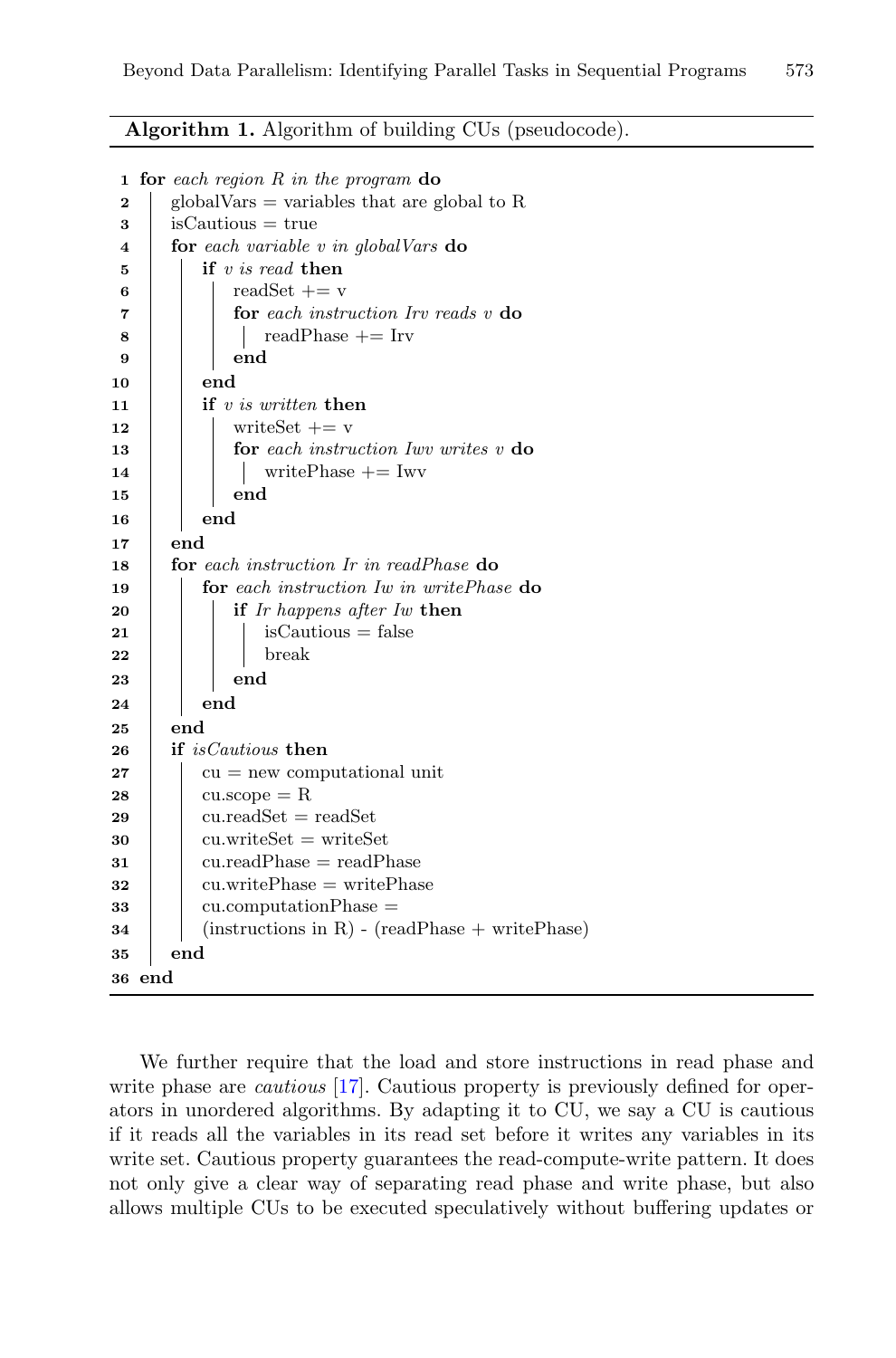

<span id="page-5-0"></span>**Fig. 2.** Building a CU.

making backup copies of modified data because all conflicts are detected during the read phase. Consequently, tasks extracted based on CUs do not have any special requirement on runtime frameworks.

CUs are built for every *region*. A region is a single-entry-single-exit code block. The difference between a region and a basic block is that not every instruction inside a region is guaranteed to be executed, meaning a region could be a group of basic blocks with branches inside. A region can be a function, a loop, an if-else structure, or a basic block. In practice, a basic block rarely contains noteworthy parallelism because it usually contains a small number of instructions. Code in different branches of an if-else structure are semantically exclusive, thus rarely run in parallel. Hence, we mainly focus on regions like functions and loops, which usually contain important computations that can potentially run in parallel. In our approach, regions of a program are traversed by implementing the algorithm of building CUs shown in Algorithm [1](#page-4-0) using the *region pass* in LLVM [\[13](#page-13-11)].

Figure [2](#page-5-0) shows a CU built from the code section shown in Fig. [1.](#page-3-0) Each loop iteration calculates a new value of x with the help of local variables a and b. For a single iteration, the loop region is cautious since all the read to x happen before the write to x. Following the read-compute-write pattern, lines 3–5 are in one CU, and the CU depends on the initialization of x, as shown in Fig. [2.](#page-5-0) Note that CUs never cross control-region boundaries. Otherwise a CU could grow too large, possibly swallowing all the iterations of a loop and many other code sections, and hiding important parallelisms that we actually want to expose.

Identifying CUs simplifies the dependence graph by not only merging vertices into CUs, but also hiding dependences that are local to the computations of CUs. After identifying CUs, edges in the dependence graph are all inter-CU dependences, which are always among instructions in read phases and write phases. Giving the truth that the number of global variables to a code section is usually far less than the number of local variables, identifying CUs delivers a significant simplification for the dependence graph. We call the simplified dependence graph *CU graph*.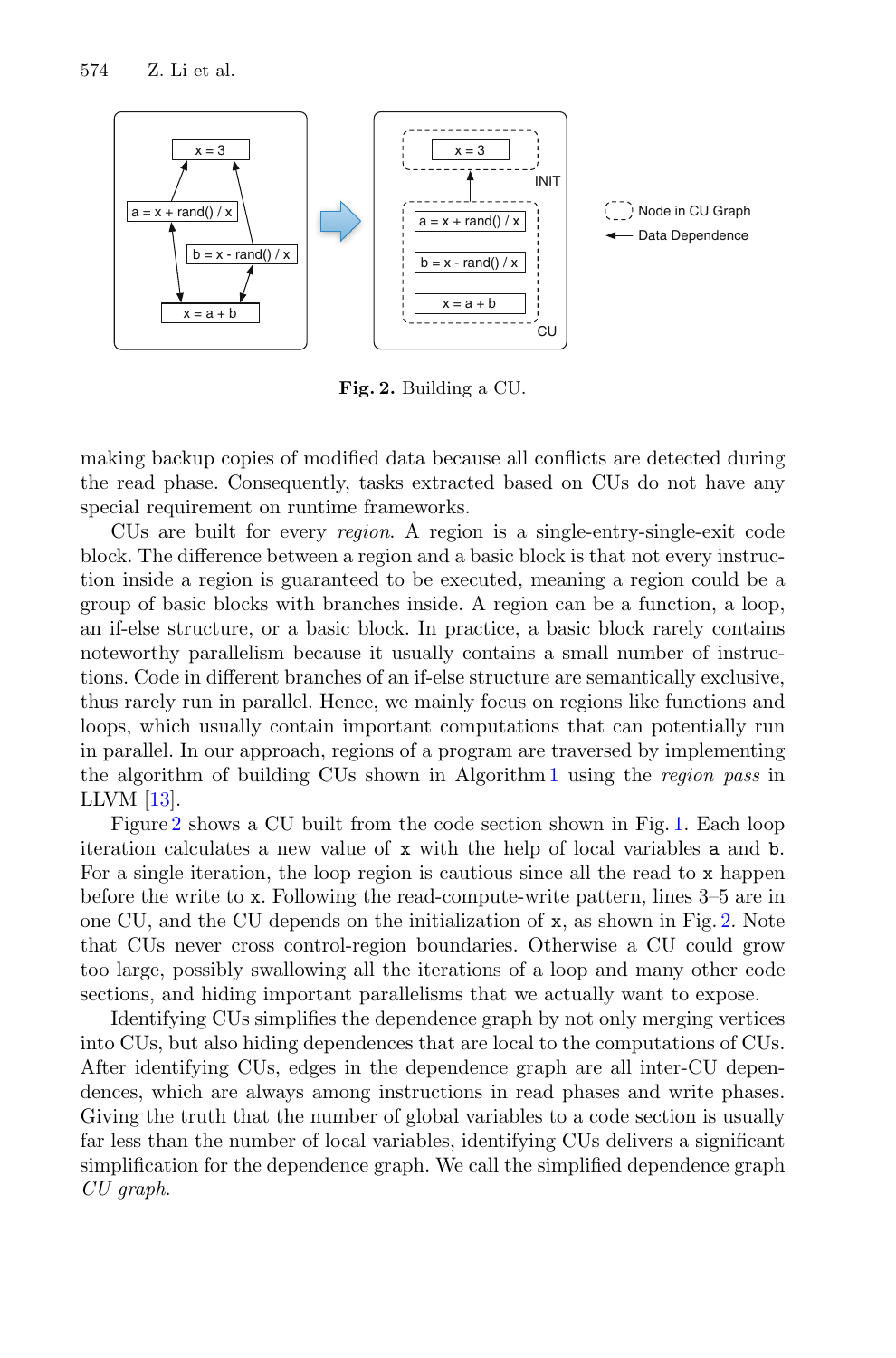

<span id="page-6-0"></span>**Fig. 3.** Part of the CU graph of *rot-cc*.

Figure [3](#page-6-0) shows a part of the CU graph of *rot-cc*, a benchmark from Starbench parallel benchmark suite [\[1\]](#page-12-5). According to the figure, although it is quite clear that some CUs can run in parallel (e.g.  $8-4$  and  $8-5$ ), it still requires effort to tell whether other CUs can run in parallel. Thus, we simplify CU graph further into a directed acyclic graph (DAG), which we call *task graph*.

#### **3.3 Forming Tasks**

The second transformation of the dependence graph helps identify either independent or dependent tasks, the latter in a potential pipeline arrangement. Whenever possible, we merge CUs contained in *strongly connected components* (SCCs) or in *chains*. The idea of merging CUs in SCC comes from previous work [\[16](#page-13-8)]. In graph theory, an SCC is a subgraph in which every vertex is reachable from every other vertex. Thus, every CU in an SCC of the CU graph depends on every other CU either directly or indirectly, forming a complex knot of dependences that is likely to defy internal parallelization. Identifying SCCs is important for two reasons:

- 1. Algorithm design. Complex dependences are usually the result of highly optimized sequential algorithm design oblivious of potential parallelization. In this case, breaking such dependence requires a parallel algorithm, which is beyond the scope of our method.
- 2. Coding effort. Even if such complex dependences are not created by design, breaking them is usually time-consuming, error-prone, and may cause significant synchronization overhead that may outweigh the benefit of parallelization.

Hence, we hide complex dependences inside SSCs, exposing parallelization opportunities outside, where only a few dependences need to be considered. Figure [4](#page-7-0) shows the graph simplification process by substituting SCCs and chains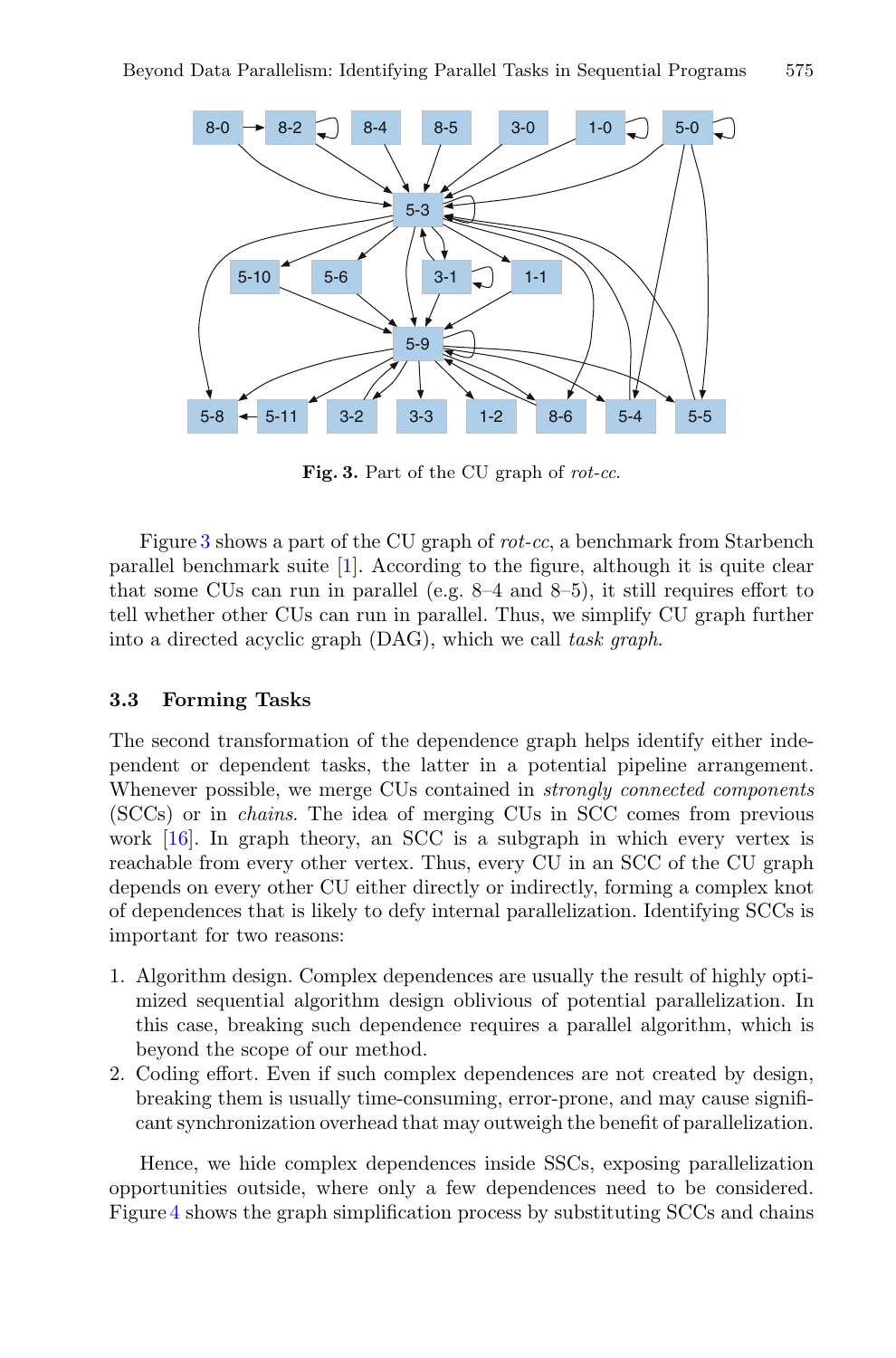

<span id="page-7-0"></span>**Fig. 4.** Simplifying CU graph by substituting SCCs and chains of CUs with vertices.

of CUs with vertices. In step 1, CU  $F$ ,  $G$  and  $H$  are grouped into  $SCC_{FGH}$ . After contracting each SCC to a single vertex, the graph becomes a directed acyclic graph. Moreover, we group CUs that are connected in a row without a branching or joining point in between into a *chain* of CU since a chain of CU does not contain significant parallelism inside, and merging them can lower the communication overhead among tasks. In step 2, CU *C*, *D* and *E* are grouped into *chainCDE*. We call the simplified graph *task graph*.

Finally, we declare each vertex in the task graph a potential task. If the task graph has more than one entries, a virtual task  $(task<sub>0</sub>)$  is added to be the predecessor of all the entry nodes. The virtual task ensures that a task graph has only one entry node, which simplifies the code transformation algorithm mentioned below.

### **3.4 Automatic Code Transformation**

In the end, we submit the generated task graph to a code transformation component that transforms serial  $C/C++$  code into Intel TBB [\[18\]](#page-13-0) parallel code. Transformation is performed at AST level using Clang libraries. The transformation module traverses the Clang AST of the source code in order to locate the code sections targeted by the task graph. Afterwards, a source code rewriting module rewrites the targeted source code strings in the Clang AST context using TBB flow graph templates. The transformation component also supports DOALL loops. A DOALL loop is transformed into a TBB parallel for template with its loop body filled as a lambda expression.

The flow graph transformation algorithm is divided into three steps:

Step 1: **Identifying Code Sections Corresponding to Each Task**. For each task in the task graph, the transformation module gets all its source code lines via the AST context and save them to *CU.codeBody* in the corresponding task. Note that the virtual task does not correspond to any code section.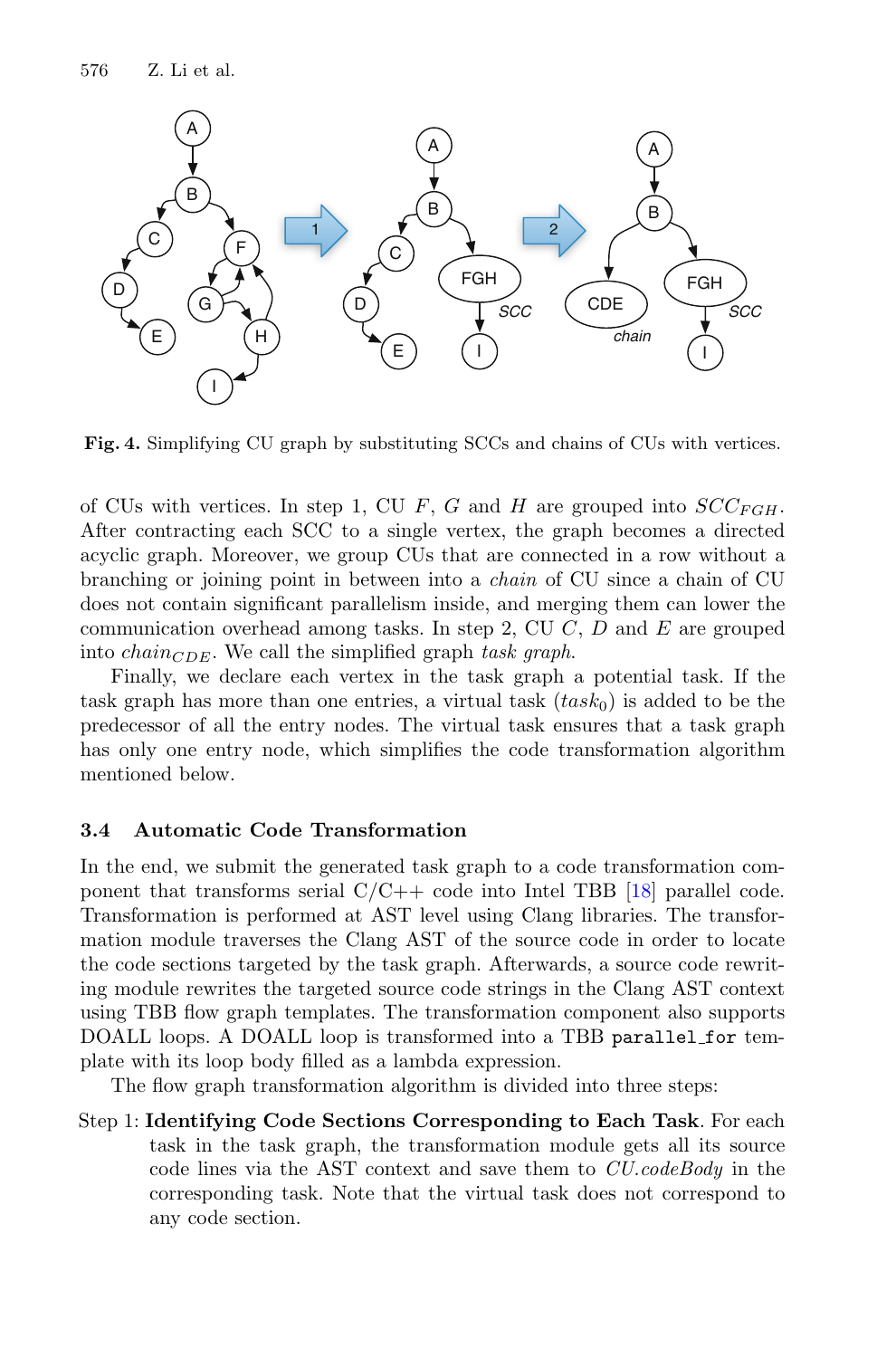- Step 2: **Generating Source Code of the Flow Graph Node**. The source code rewriting module generates the flow graph node based on the following three cases:
	- The current task has a single or none incoming edge and multiple outgoing edges. If all its successors receive the same data, we insert a TBB broadcast node. Otherwise, a TBB split node is inserted. When there is no input data for broadcast node or split node, the node template uses type continue msg defined in TBB. Otherwise the corresponding data types must be obtained via AST and be passed to the template.
	- The current task has a single incoming edge and single or none outgoing edge. In this case, the source code rewriting module directly transforms it to a flow graph function node using a lambda function.
	- The current task has multiple incoming edges and single out going edge, which means at least two variables need synchronization before they are passed to the current task. Hence, we must first add a join node to synchronize the operations on these variables and then insert the function node. A join node has multiple input ports and generates a single output tuple that contains a value received from each port.
- Step 3: **Generating Source Code of Flow Graph Edges**. After all of the flow graph nodes have been defined in the source code, the corresponding code for edges must be added according to the task graph.

It's worth mentioning that join node supports three different buffering policies: queueing, reserving, and tag matching. Currently the buffering policy need to be determined by users, because it is usually semantic related and can not be solved by our tool. When all the nodes and edges have been defined, the transformation terminates and the parallel code is complete.

## <span id="page-8-0"></span>**4 Evaluation**

As we mentioned in Sect. [1,](#page-0-0) task parallelism does not require that every thread to execute the same code. Like loop-based data parallelism, tasking can certainly exploits parallelism among iterations of a loop (each task executes the same code). However, tasking also exploits parallelism between different loops and functions (each task executes different code). In this section, we show that our method can handle both kinds of task parallelism.

We have mentioned that the buffering policy of TBB join node needs to be determined by users. Another thing that has to be determined by users is the data chunk size when data decomposition is needed. They are the only two things our method requires. Determining data chunk size automatically requires an auto-tuning technique, which is beyond the scope of this paper.

We conducted a range of experiments to evaluate our method. All experiments ran on a server with 2 *×* 8-core Intel Xeon E5-2650 2 GHz processors with 32 GB memory, running Ubuntu 12.04 (64-bit server edition). Time and speedup numbers represent an average of five independent executions.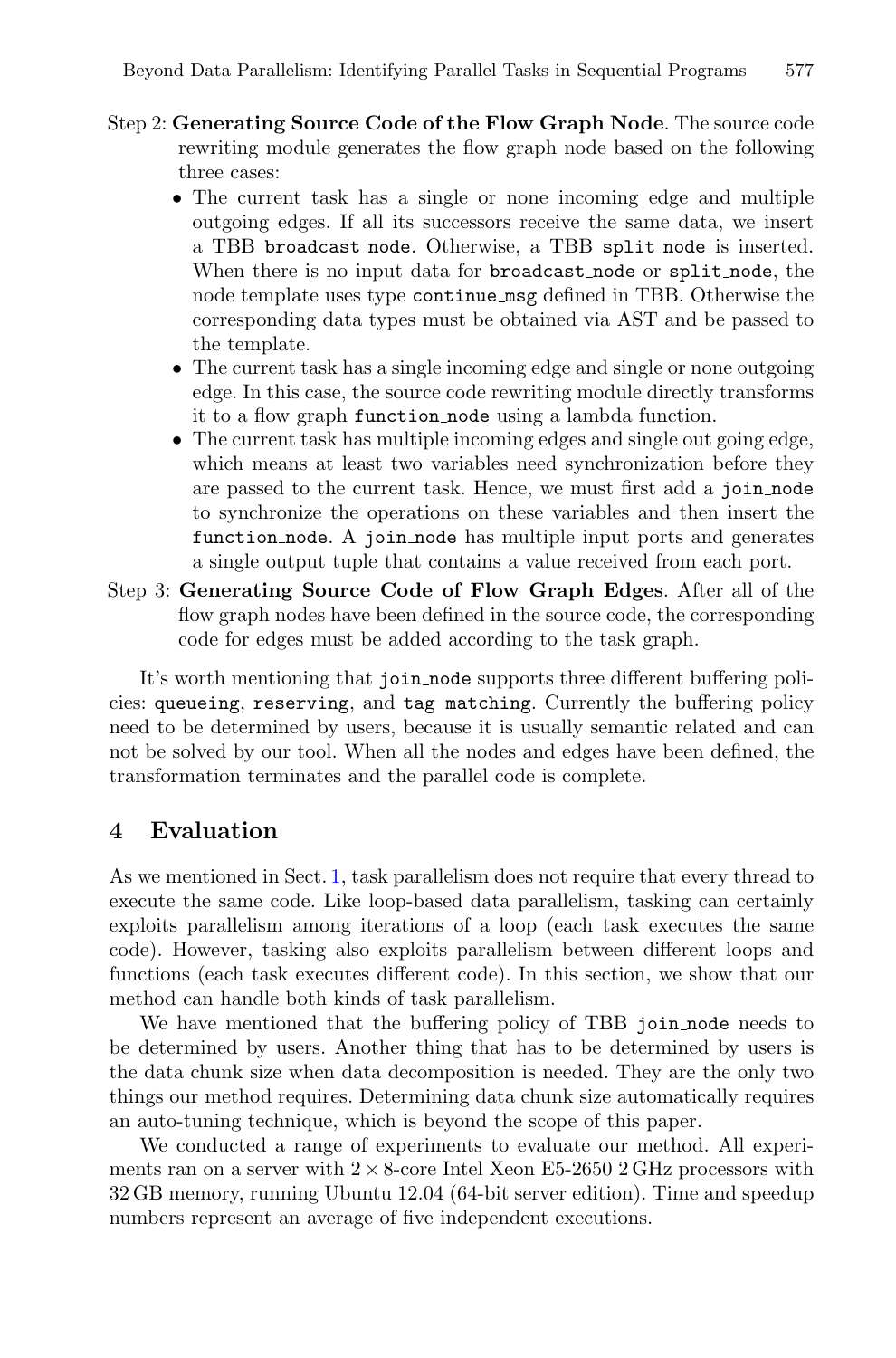#### **4.1 Tasks Executing the Same Code**

When tasks execute the same code, it means the parallelism comes from data decomposition. In sequential code, such parallelism usually resides in loops, where each iteration perform computation on a piece of input data. To determine whether a loop in sequential code can be parallelized, we only need to check if the partial CU graph of the loop has no circle, including edges that come from a CU and point to itself. Otherwise, an iteration of the loop reads data produced in the previous iteration, and the loop cannot be parallelized.

Programs containing loops where each iteration can be emitted as a task are easy to find. In our experiments, we chose three benchmarks (*BT*, *SP*, and *CG*) from NAS parallel benchmark suite [\[3](#page-12-6)], *blackscholes* from PARSEC benchmark suite [\[4\]](#page-12-7), and two applications (*mandelbrot*, *ann training*) that are commonly used in parallel programming courses.

Instead of transforming each iteration into a  $tbb::$  task, we use  $tbbb::$ parallel for for loops because it utilize the thread pool in TBB for better efficiency. On the other hand, tbb::task always creates a new thread for a task.

| Program      |                |                |                |      | $\#$ parallel loops $\#$ of threads Speedup(auto) Speedup(manual) |
|--------------|----------------|----------------|----------------|------|-------------------------------------------------------------------|
|              | auto           | manual         |                |      |                                                                   |
| BT           | 22             | 30             | 16             | 2.17 | 6.78                                                              |
| SP           | 26             | 34             | 16             | 2.03 | 5.07                                                              |
| CG           | 5              | 16             | 16             | 2.15 | 8.36                                                              |
| blackscholes | 3              |                | 16             | 3.19 | 7.12                                                              |
| mandelbrot   | $\overline{2}$ | $\overline{2}$ | $\overline{4}$ | 2.02 | 3.96                                                              |
| ann training | $\overline{4}$ | $\overline{2}$ | $\overline{4}$ | 1.91 | 3.07                                                              |

<span id="page-9-0"></span>**Table 1.** Summary of parallelization results for tasks executing the same code.

Table [1](#page-9-0) shows the results on parallelizing tasks residing in loops. In general, our method exploits fewer parallelism than experienced programmers and results in lower speedups, which is common to all of the automatic parallelization approaches. In *blackscholes* and *ann training*, our method parallelized more loops than the manually parallelized versions. However, all the additional loops that are automatically parallelized are small loops doing initialization. Parallelizing such loops does not bring any speedup, but rather incurs additional overhead in creating and destroying threads.

An interesting case is *mandelbrot*, where our method parallelized exactly the same places as the programmer did. However, the automatic parallelized version still has a lower speedup due to imbalanced workload. In *mandelbrot*, whether the matrix is divided row-wise or column-wise gives a different workload to each worker thread. Unfortunately, there is no way to get such information before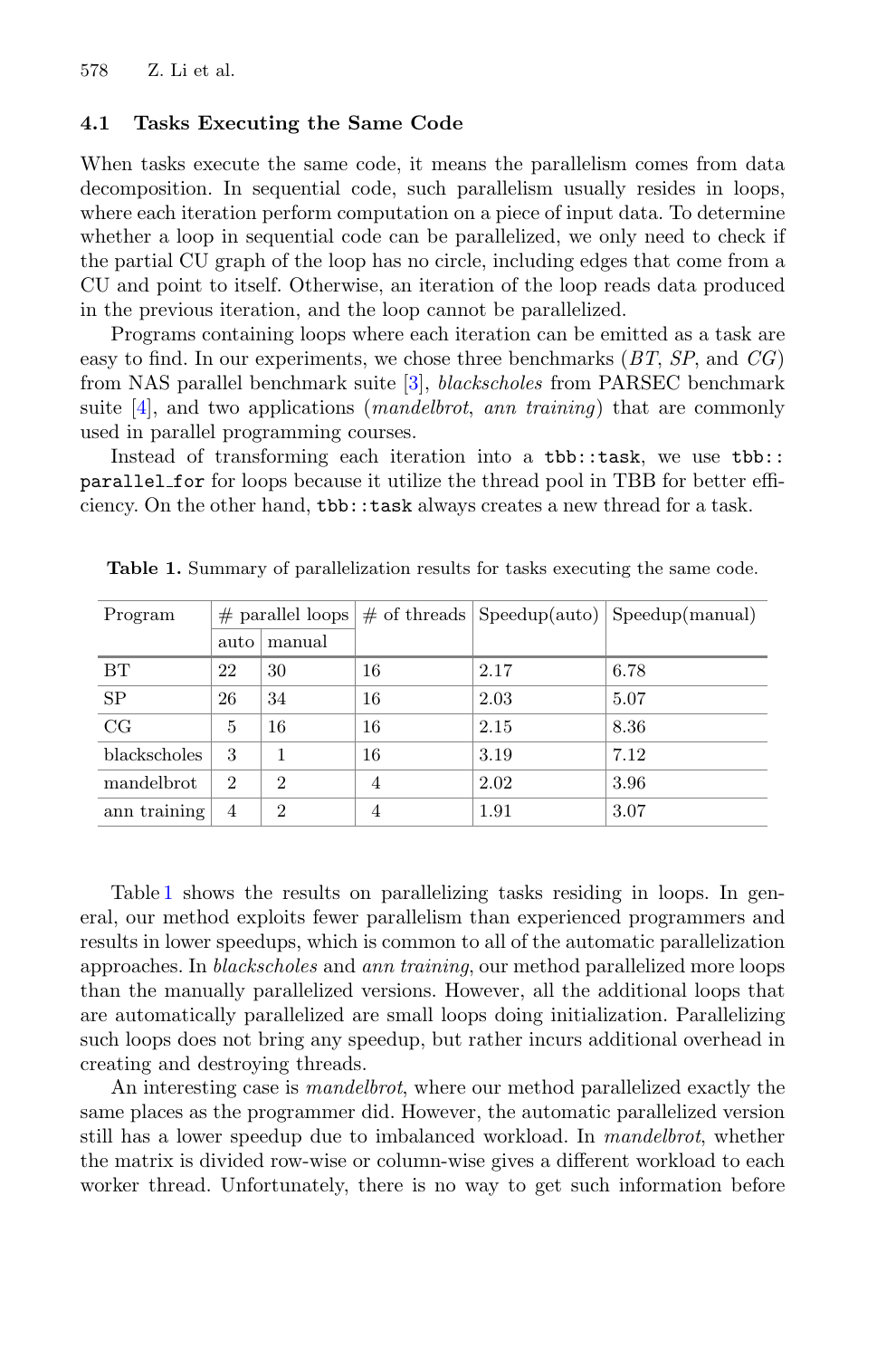running a parallel version of the program. This case shows that although automatic parallelization method can bring some speedup for free, user's knowledge is still critical for a higher speedup.

#### **4.2 Tasks Executing Different Code**

In our experiments, we found that applications containing task parallelism that different tasks run different code are mainly from multimedia processing area. Thus, we chose Intel CnC sample program FaceDetection, and Ogg Vorbis codec libVorbis as representative cases.

**FaceDetection.** FaceDetection is an abstraction of a cascade face detector used in the computer vision community. The face detector consists of three different filters. As shown in Fig.  $5(a)$  $5(a)$ , each filter rejects non-face images and lets face images pass to the next layer of cascade. An image will be considered a face if and only if all layers of the cascade classify it as a face. The corresponding TBB flow graph is shown in Fig.  $5(b)$  $5(b)$ . A join node is inserted to buffer all the boolean values. In order to decide whether an image is a face, every boolean value corresponding to that specific image is needed. Thus we configure the transformation tool to use tag matching buffering policy in the join node. tag matching policy creates an output tuple only when it has received messages at all the ports that have matching keys.

The three filters take 99.9 % of sequential execution time. We use 20,000 images as input. The speedup of our transformed flow graph parallel version is  $9.92\times$  using 32 threads. To evaluate the scalability of the automatically transformed code, we compare the speedups achieved by official Intel CnC (short for"Concurrent Collections") parallel version and our transformed TBB flow graph version using different number of threads. The result is shown in Fig. [6.](#page-11-2) The performance is comparable using two and four threads. When more than eight threads are used, the official CnC parallel version outperforms ours. The reason is that the official CnC parallel code is heavily optimized and restructured. For example, some data structures are altered from vector to CnC item collection. As shown in Fig.  $6$ , when using just one thread, the speedup of official CnC parallel version is already  $2\times$  because of the optimization (Fig. [6\)](#page-11-2).

**LibVorbis.** We also tested the encoder of LibVorbis, a reference implementation of the Ogg Vorbis codec. In contrast to previous test cases, it contains a pipeline pattern, which is a special case of task flow graph. Four function nodes are constructed for the four-stage pipeline, and our automatic version achieved a speedup of 2.41 with four threads. We got a lower speedup mainly because the code transformation tool uses task flow graph to mimic pipeline, which is less efficient than the specialized  $tbb:$  pipeline class. This test case enlightened us to improve our code transformation component to support pipeline pattern. We consider this task as a future work (Table [2\)](#page-11-3).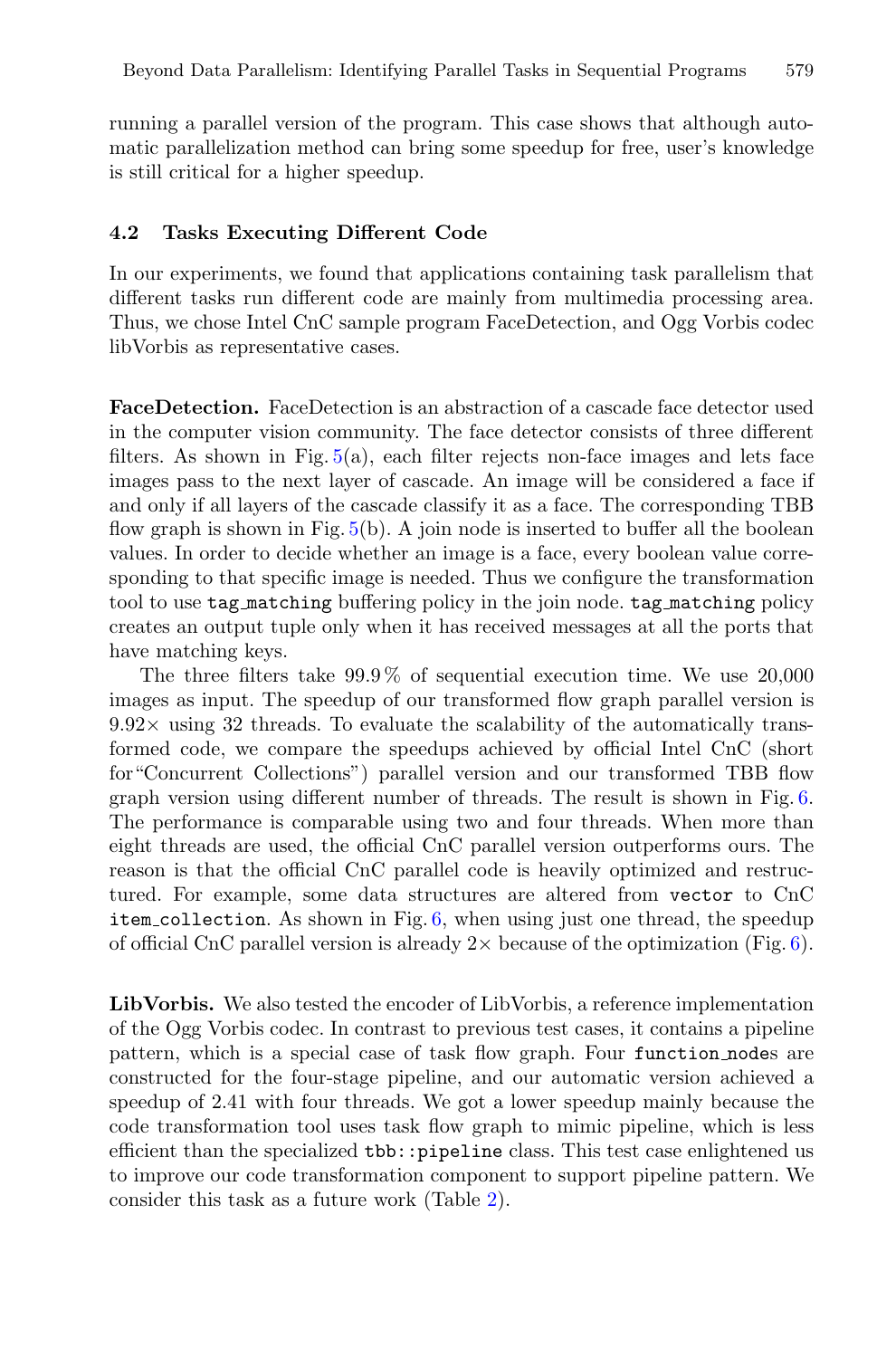

<span id="page-11-1"></span>Fig. 5. Work flow of FaceDetection and the corresponding flow graph



**Fig. 6.** FaceDetection speedups with different threads

<span id="page-11-2"></span>**Table 2.** Summary of parallelization results for tasks executing different code.

<span id="page-11-3"></span>

| Program                    | Function                        |      |    |      | $%$ of time $\#$ of threads Speedup(auto) Speedup(manual) |
|----------------------------|---------------------------------|------|----|------|-----------------------------------------------------------|
| FaceDetection facedetector |                                 | 99.9 | 32 | 9.92 | 18.60                                                     |
| LibVorbis                  | $\text{main}$ (encoder)   100.0 |      |    | 2.41 | 3.62                                                      |

# <span id="page-11-0"></span>**5 Conclusion and Outlook**

Many efforts have been made to find potential parallelism in sequential programs. However, most of them focused on loop-based data parallelism. In this paper, we propose a novel method that can identify parallel tasks—another promising source of parallelism but harder to find because more irregular. We extract the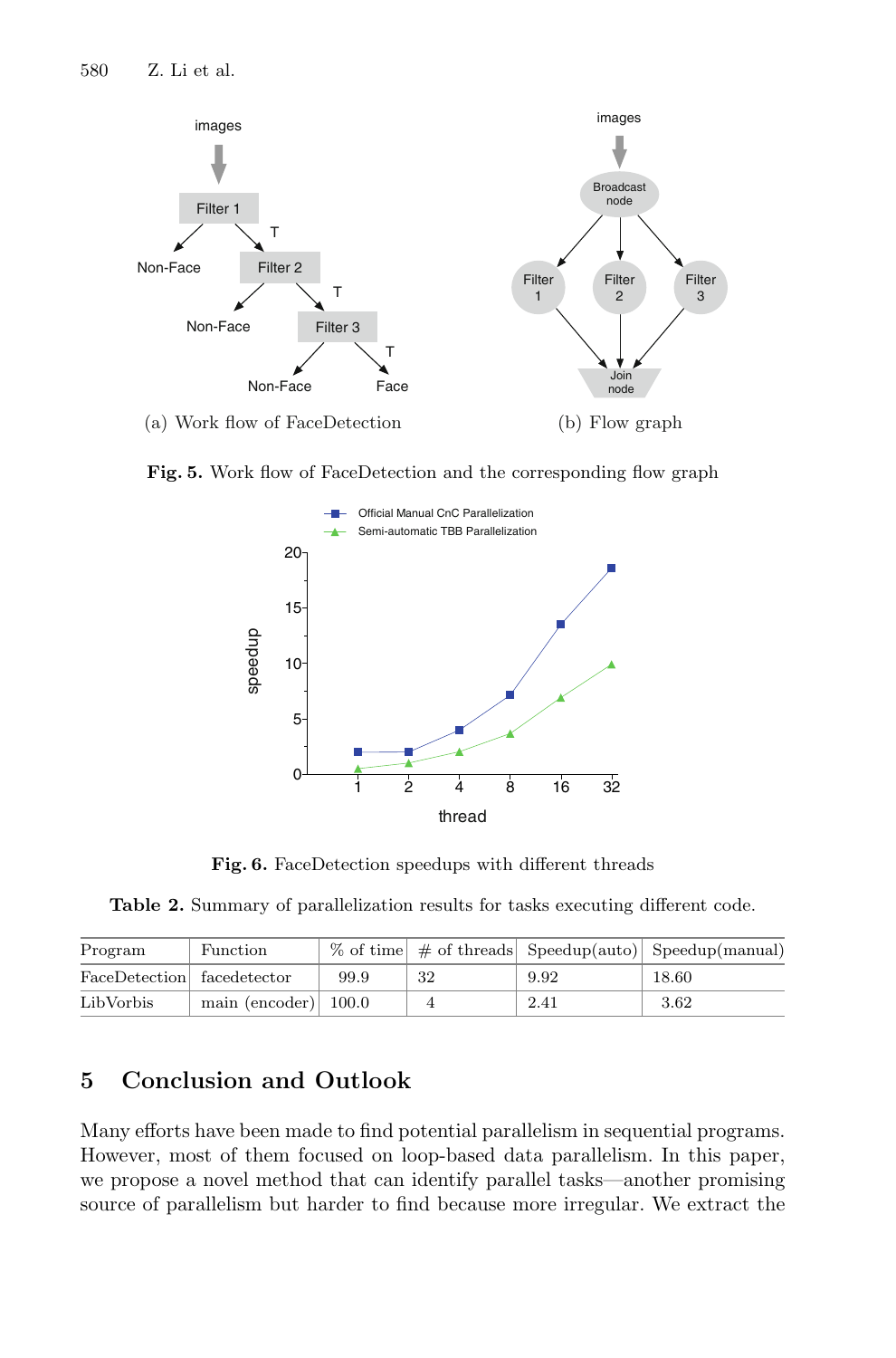dependence graph dynamically from the program and subject it to several (simplifying) transformations at the end of which the tasks emerge. The main idea of this paper is the identification of computational units (CUs) and the localization of strongly connected components (SCC) and chains as representations of potential tasks. While CUs hide dependences that are local to computations, SCCs encapsulate complex dependences inside a task. The generated task graph is further submitted to a code transformation component that translate the sequential code into parallel TBB code. Experiment results showed that for both tasks executing the same code and different code, reasonable speedup is secured. The bottom line is that, we believe this work closes a gap in parallelism discovery technology, which is especially important for the systematic parallelization of larger general-purpose application portfolios, a challenge many organizations are facing today.

In the future, we want to support further types of task parallelism including, for example, TBB pipeline. Furthermore, we want to develop heuristics to validate the automatically generated code before submitting them to the programmer, providing more accurate and reliable results.

## <span id="page-12-5"></span>**References**

- 1. Andersch, M., Juurlink, B., Chi, C.C.: A benchmark suite for evaluating parallel programming models. In: Proceedings 24th Workshop on Parallel Systems and Algorithms, PARS 2011, pp. 7–17 (2011)
- <span id="page-12-3"></span>2. August, D.I., Huang, J., Beard, S.R., Johnson, N.P., Jablin, T.B.: Automatically exploiting cross-invocation parallelism using runtime information. In: Proceedings of the 2013 IEEE/ACM International Symposium on Code Generation and Optimization, CGO 2013, pp. 1–11. IEEE Computer Society (2013)
- <span id="page-12-6"></span>3. Bailey, D.H., Barszcz, E., Barton, J.T., Browning, D.S., Carter, R.L., Fatoohi, R.A., Frederickson, P.O., Lasinski, T.A., Simon, H.D., Venkatakrishnan, V., Weeratunga, S.K.: The NAS parallel benchmarks. Int. J. Supercomput. Appl. **5**(3), 63–73 (1991)
- <span id="page-12-7"></span>4. Bienia, C.: Benchmarking Modern Multiprocessors. Ph.D. thesis, Princeton University, January 2011
- <span id="page-12-2"></span>5. Ceng, J., Castrillon, J., Sheng, W., Scharw¨achter, H., Leupers, R., Ascheid, G., Meyr, H., Isshiki, T., Kunieda, H.: Maps: an integrated framework for mpsoc application parallelization. In: Proceedings of the 45th Annual Design Automation Conference, DAC 2008, pp. 754–759. ACM (2008)
- <span id="page-12-1"></span>6. Garcia, S., Jeon, D., Louie, C.M., Taylor, M.B.: Kremlin: Rethinking and rebooting gprof for the multicore age. In: Proceedings of the 32nd ACM SIGPLAN Conference on Programming Language Design and Implementation, PLDI 2011, pp. 458–469. ACM (2011)
- <span id="page-12-4"></span>7. Govindarajan, R., Anantpur, J.: Runtime dependence computation and execution of loops on heterogeneous systems. In: Proceedings of the 2013 IEEE/ACM International Symposium on Code Generation and Optimization, CGO 2013, pp. 1–10. IEEE Computer Society (2013)
- <span id="page-12-0"></span>8. Johnson, R.E.: Software development is program transformation. In: Proceedings of the FSE/SDP Workshop on Future of Software Engineering Research, FoSER 2010, pp. 177–180. ACM (2010)